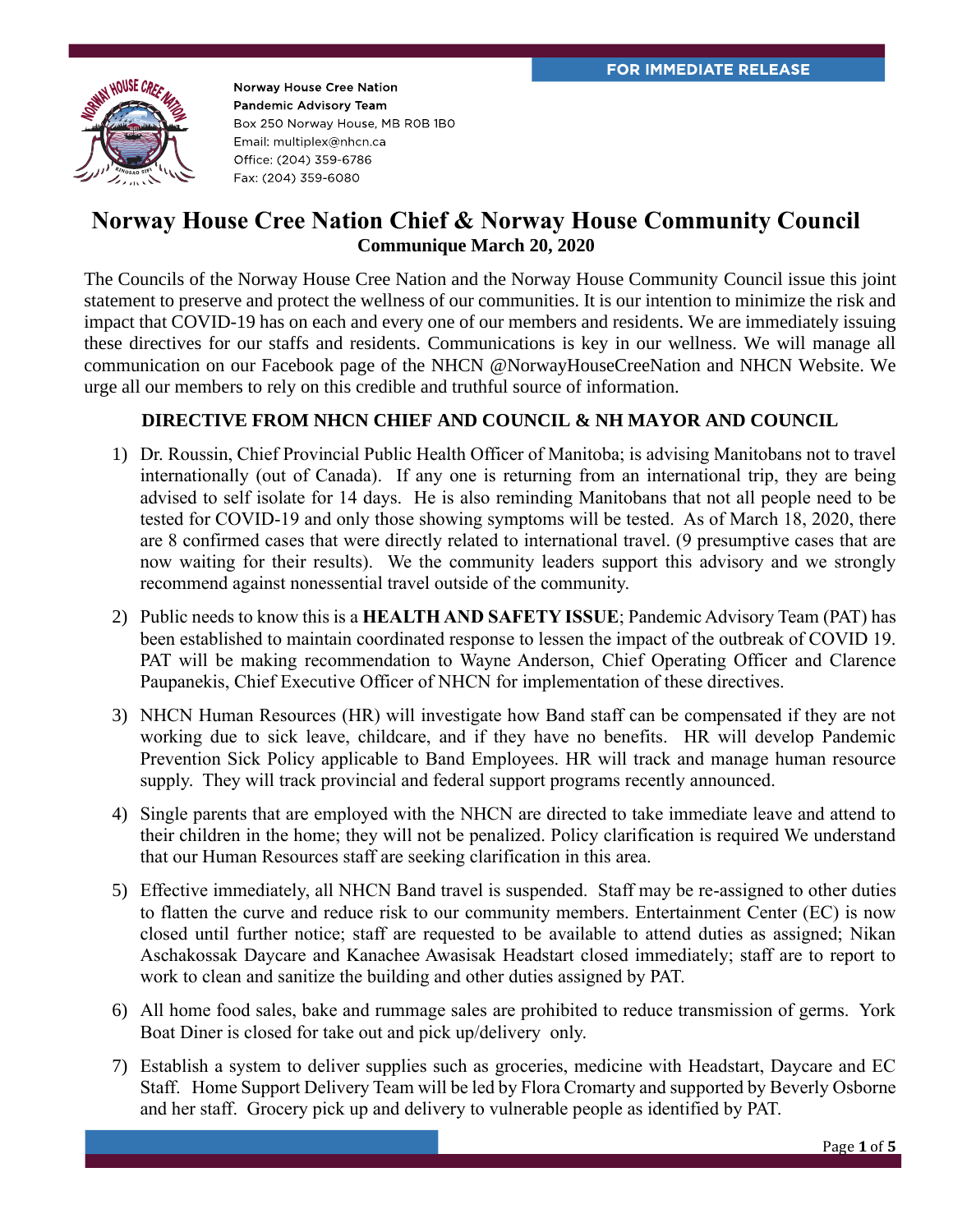

- 8) The stores will continue to have their shelves stocked and will be staggering their hours to allow the Elders and the vulnerable to shop in a safer environment. Temporary store hours will be announced and posted ASAP.
- 9) Playgreen Inn is directed to shut down the beverage room effective immediately.
- 10) **NO SMOKING, NO SPITTING AND NO LOITERING** at public entrances and around public buildings. NHCN security will monitor and enforce this directive.
- 11) Pinaow Wachi Personal Care Home (PWPCH) is now **CLOSED FOR VISITORS** Effective March  $17<sup>th</sup>$ , 2020. Shared Health Manitoba recommending the immediate suspension of visitors in Long Term Care Facilities in Manitoba. Exceptions for compassionate reasons or end of life will be made on a case by case basis at the discretion of the individual facility managers. At this time all external visitors - no visitors will be allowed in the PCH to protect the residents. Additional security will be added to support the facility; additional cleaning staff will be hired. The PCH is seeking additional health staff to provide care.
- 12) The Norway House Indian Hospital has implemented a **NO VISITOR** policy; patients who are being treated in the hospital will not be allowed visitors. Exceptions for palliative/end of life and emergency cases related to unexpected death and life-threatening illness will be determined on a case by case basis by medical staff. The hospital staff are allowing one escort per patient when going to the hospital. Lab and X-ray will allow one patient in the area at a time unless an escort is required. The hospital personnel are exercising caution and engaging in social distancing. It is our recommendation that screening (triage/screening tool) takes place at both the clinic and emergency doors to reduce risk of human to human transmission. Manitoba Renal Health program (dialysis) will continue to provide service as per status quo.
- 13) NHCN Treatment Access Program (TAP) will assist individuals with out of town medical appointments as some clinics in the province have closed their offices due to the pandemic. All patients (appointments/walk-ins) are required to call (204) 359 8225 to the Norway House Primary Care Clinic to make sure they will be seen. TAP drivers will not provide rides to those who have not called the clinic first. TAP drivers will be asking patients if they called. TAP will implement social distancing within the vehicles by reducing the number of patients per trip. TAP drivers and patients should be proactive and take responsibility of protecting themselves with homemade masks until such time NHCN can supply the PPE. If unable to purchase from retail, Health Division will look at community resources making homemade masks. Health Division will do an inventory of existing PPE supplies within the program areas.
- 14) Norway House Pharmacy will remain open and will be responsible to set up social distancing. They will be increasing their supply as well as delivery to the patients to prevent crowding and long line ups
- 15) Kitisii Yawin Program will continue to provide services for their clients. You can call Debbie Hart-Swanson at (204) 359 6704 or Wendy Moore at (204) 359 8206.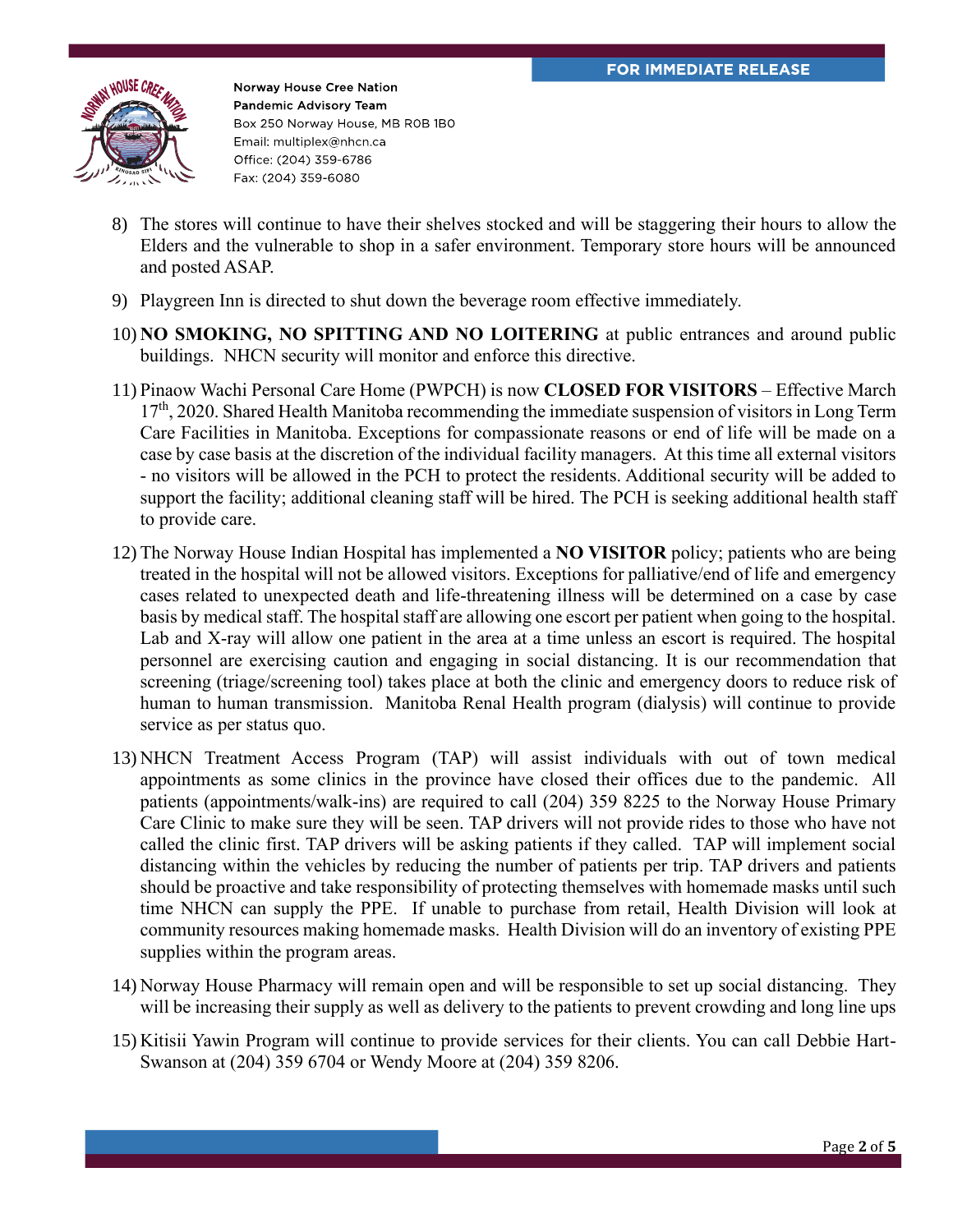

16) Muchipunowin Program:

- Suspend travel for Muchipunowin in and out of the community
- With the national directive for church closures with the Anglican Church and the United Church of Canada, funeral services to be held at the lmultiplex. The Roman Catholic Church will determine their decision on Friday, March 20, 2020.
- To minimize contact during a bereavement, it was recommended to hold the release, viewing and funeral in one day.
- Maximum capacity at any one time will be 50 persons.
- Security, with gloves, to be stationed at the entrance to hold open the door for thr public to minimize contact on the door handles.
- Please do not attend if you are exhibiting flu like symptoms.
- Avoid brining children.
- Avoid contact, no hugs, no kisses, no hand shakes.
- Avoid contact with the deceased.
- Food and refreshment preparation will be the family's responsibility
- 17) Health Division Programs continue to remain open and provide services to the community. All nursing, administrative support and frontline staff will educate themselves with self management and recommendations from Federal and Provincial authorities. All necessary equipment will be given such as waterless soap, gloves and masks as soon as supplies arrives.
- 18)Jordan River Anderson Resource Center has decreased services to the community members; however, the staff will continue to support their clients by delivering supplies and equipment. Respite pick up and drop off will stop until further notice. Planning activities are underway and will be rolled out shortly.
- 19) For Crisis and Mental Health Well-being, Community Health and Wellness workers, Jack River School, HBO School Counsellors and WhiskyJack Counsellors will provide a 24/7on-call support and can be contacted after hours at (204) 359 4400. Monday to Friday 8:30 am to 4:30 pm you can call directly to the NHCN Health Division at (204) 359-6704.
- 20)Jean Folster place will continue to operate within its mandate until further notice.
- 21) KSMA stopped travel effective immediately. Family Court in Norway House has been cancelled until May 1, 2020. KSMA will focus on providing foster families, family services clients and KSMA staff with information and updates from local public health officials. KSMA will ensure child protection and support to families continue.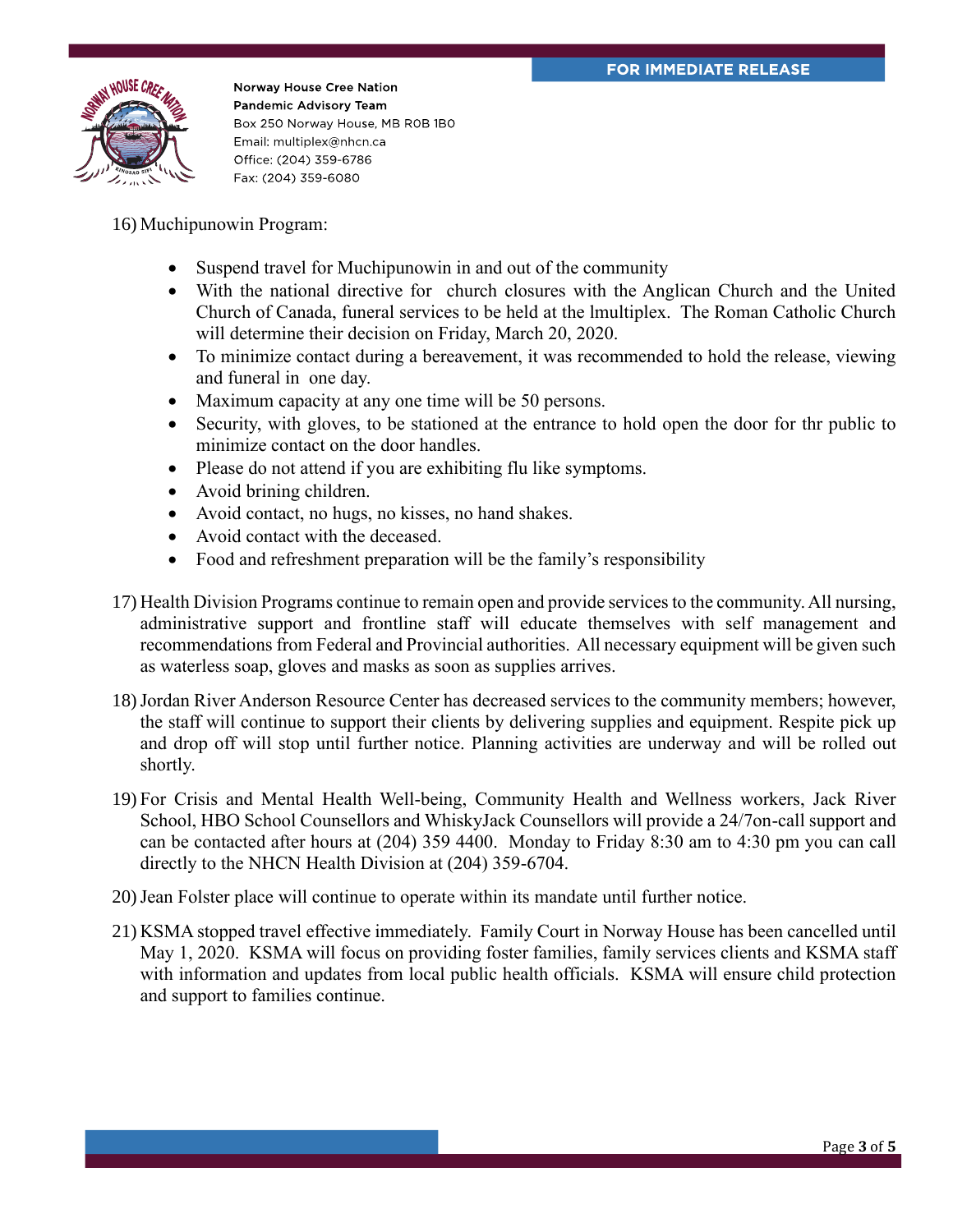

- 22) Social Assistance Issuance: will be issued at staggered dates to ensure we do not have big crowds at stores.
	- a) Day 1: March  $30<sup>th</sup>$  Disability
	- b) Day 2: March 31<sup>st</sup> Single Parents and 55+ Years Old Clients
	- c) Day 3: April  $1<sup>st</sup>$  Single Parents with Children 7 and under
	- d) Day 4: April  $2<sup>nd</sup>$  Families
	- e) Day 5: April 3rd Singles
	- f) Day 6: April  $4<sup>th</sup>$  Clients on Supplements
- 23) For the NHCN members who normally reside in the community such as post secondary students and visitors to Winnipeg, arrangements will be made for a bus to transport back to Norway House on Thursday, March 19, 2020. To be clear, this bus is for individuals who have a residence or home in the community.
- 24) Security and FSNO will be increasing their work force capacity; the Safety Officers and the RCMP will increase their random check stops to enhance the safety and well being of the community. Emergency Services will continue to follow protocol and provide service to the community.
- 25) Water will be produced on a 24-hour basis to meet the needs of the community. Water delivery will be from 8 AM – 12 AM. Discussion has taken place with partners such as JNR, Frontier, & Norway House Community Council to dedicate qualified drivers to support quality water in your homes. Water quality testing will continue. Sanitation and Sewage Pump out will increase on as a needed basis.
- 26) Housing completion date has been accelerated with the help of JNR, PDC, with Housing Department as the lead. This will alleviate the pressure of overcrowding in some homes.
- 27) Fuel supply will be monitored by PDC who will consult with all gas suppliers in the community to ensure there is no shortage.
- 28) Dental appointments at both the Mall and HBOIER have been cancelled and will only seeing emergencies.
- 29) Finance will assign cost centre for PAT; all expenditures will be managed by assigned staff member to ensure access to resources is expedient and available.